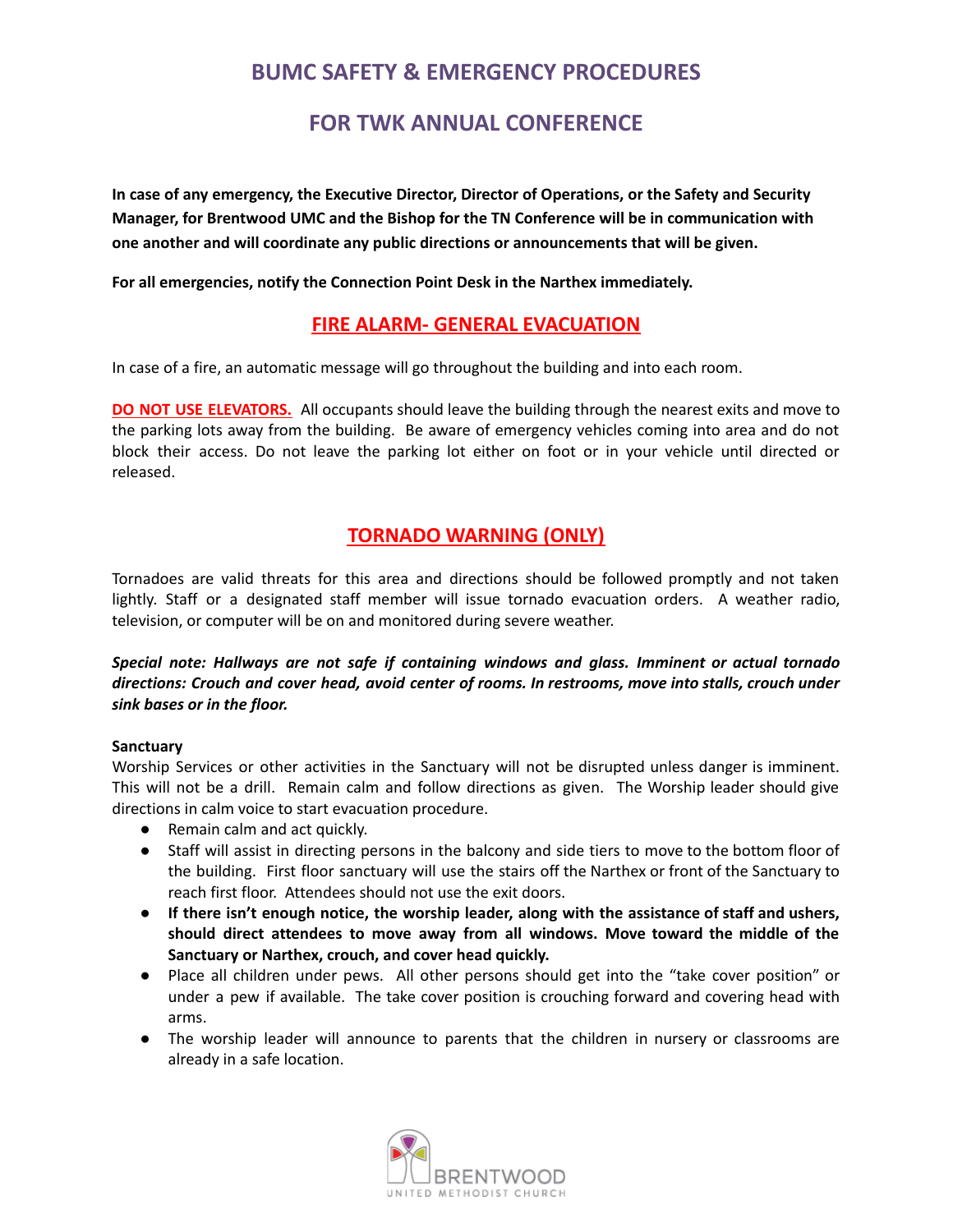#### **Haney Hall and Main Floor Classrooms**

- If time permits, evacuate everyone from rooms and go to bathrooms or downstairs to first floor interior hallway. Avoid hallways where windows are present.
- Otherwise, all persons should move to wall farthest from windows, get onto the floor and be prepared to get into the "take cover position." Crouch on floor and cover head. Those who are physically unable should be allowed to sit in chairs for their comfort.
- **●** Lower blinds to cover windows completely. The staff will notify everyone when danger has passed, and it is safe to return to activities.

#### **Music Area and First Floor Rooms**

- Immediately move everyone in all areas of the lower floor into the singles area or music hallway.
- Close and move away from any exterior hall doors.
- Everybody should get onto floor and be prepared to get into the "take cover position." Crouch on floor and cover head.
- If the situation is urgent and people are unable to evacuate the area, they should crouch or lie on the floor with their heads covered. Adults should protect their children by crouching over them.

#### **Tabernacle Area – First Floor**

- Immediately move everyone in all areas of the youth area into the interior hallways and/or along the walls of the youth choir room.
- Close and move away from any exterior doors.
- Everybody should get onto floor and be prepared to get into the "take cover position." Crouch on floor and cover head.

#### **Third Floor**

- Immediately move everyone in all areas of the third floor into the interior hallways.
- **●** Close and move away from any exterior windows and doors.
- **●** Everybody should get onto floor and be prepared to get into the "take cover position." Crouch on floor and cover head.

#### **Fourth Floor**

- Immediately move everyone in all areas of the fourth floor to the **third-floor** interior hallways.
- **●** Close and move away from any exterior windows and doors.
- **●** Everybody should get onto floor and be prepared to get into the "take cover position." Crouch on floor and cover head.

### **MEDICAL EMERGENCIES**

*Medical Personnel will be onsite throughout Annual Conference. Notify the Connection Point or Receptionist of any emergencies. First Aid Room is C220 near Narthex and Connection Point desk.*

**If you are faced with a medical emergency, below are some basic first aid steps you can take.**

- **● Remain Calm.**
- **● If victim loses consciousness or is unresponsive call 911.**